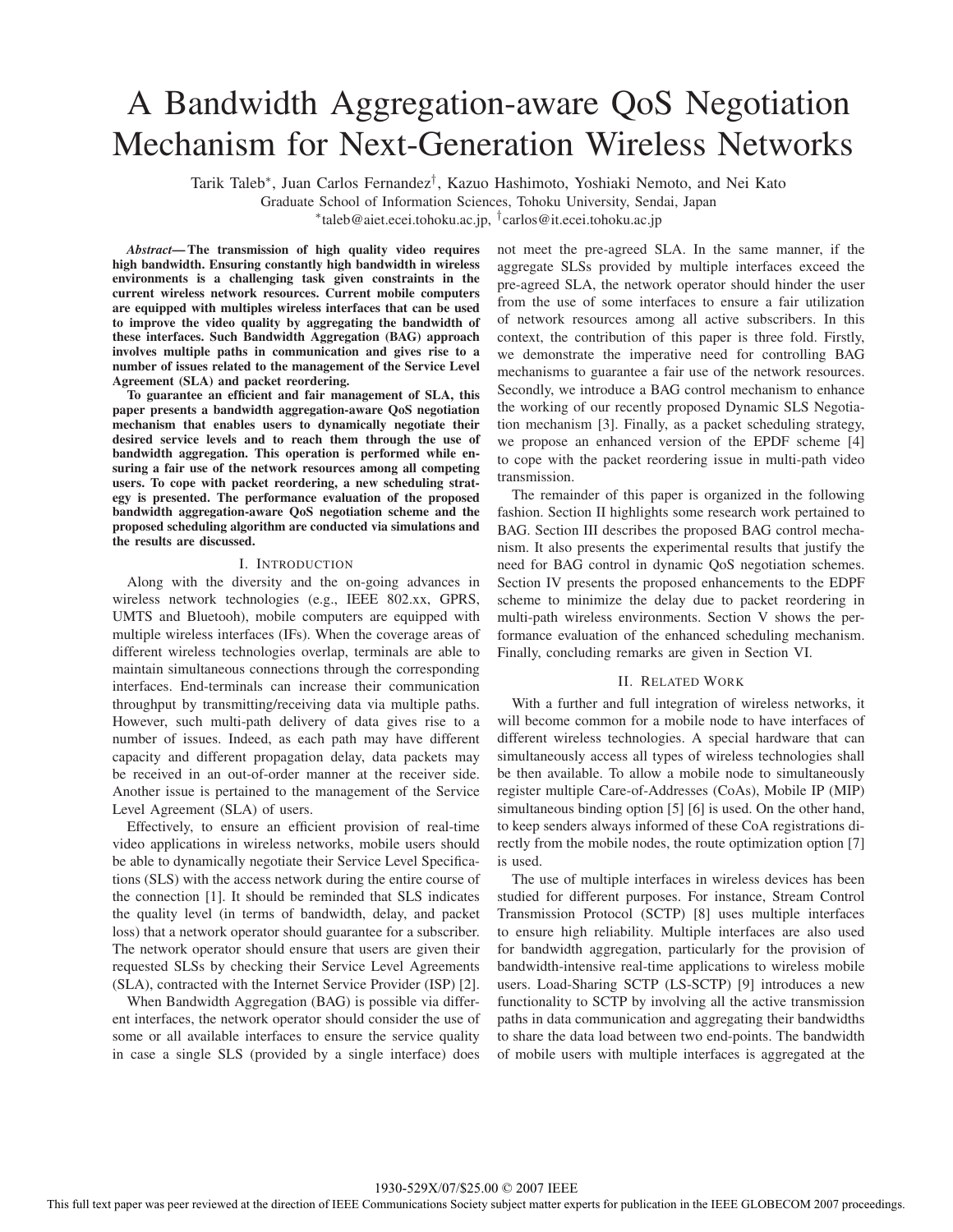

Fig. 1. The envisioned architecture for BAG-aware QoS negotiation.

transport layer in pTCP (parallel TCP) [10]. Multimedia Multiplexing Transport Protocol (MMTP) [11] is a link-layer aware protocol designed for transferring multimedia data on mobile systems. It makes simultaneous use of every communication channel available to send data.

In a bandwidth aggregation scenario, packets of the same flow are transmitted over multiple interfaces. While this operation has many advantages, it makes packets of the same application experience different latencies, resulting in outof-order delivery to the final destination and delay jitter. For connectionless-oriented protocols such as User Datagram Protocol (UDP), addition of buffering capabilities to end terminals can ensure coherent reception and recover the original timing relationships between the transmitted data. However, when the used interfaces exhibit significantly different channel conditions, a significant jitter can be experienced and the use of a small buffer will not be efficient enough. For applications based on connection-oriented protocols (e.g., TCP), such disorder in packet reception results in the transmission of unnecessary duplicate acknowledgments (DupAcks). Indeed, current implementations of TCP work on the assumption that out-of-order packets indicate network congestion. TCP senders mistakenly halve their congestion windows when packets are reordered.

To cope with packet reordering in multi-path environments, various scheduling strategies have been proposed. The round robin scheduling mechanism is the first scheduling scheme in literature and forms the basis for many scheduling mechanisms. It is suitable for environments with paths homogeneous in terms of bandwidth and delay. For heterogeneous paths, Weighted Fair Queuing (WFQ), Weighted Round Robin (WRR), Weighted Interleaved Round Robin (WIRR) and Surplus Round Robin (SRR) are notable scheduling schemes.

The concept of QoS negotiation in wireless networks has simplified the scheduling operation as the access network guarantees certain amount of bandwidth to mobile users during their connection. Thus knowledge on the bandwidth of each path is available: no monitoring of any kind is required. The Earliest Delivery Path First (EDPF) scheme [4] exploits such characteristic and focuses its operations on finding out the best path for the delivery of each packet. A brief overview of the EDPF scheme, along with its advantages and pitfalls, will be given in Section IV. In the following section we describe our proposed BAG-aware QoS negotiation architecture.

# III. BAG-AWARE QOS NEGOTIATION

This section describes the proposed BAG-aware QoS negotiation mechanism. Before delving into details of the proposed scheme, first is a description of the key components of the envisioned architecture and the major operations behind our recently proposed dynamic QoS negotiation scheme [3].

# *A. Architecture Description*

The network is divided into a number of domains administrated by different ISPs. Each domain consists of a QoS Global Server (QGS), an AAA (Authentication, Authorization, and Accounting) server, a number of Base Stations (BSs), and a population of mobile users, termed henceforth as Mobile Stations (MS). The key components of the architecture are schematically depicted in Fig. 1.

QGS, introduced also in the Dynamic Service Negotiation Protocol (DSNP) [12], basically functions as a Policy Decision Point (PDP) defined in the Policy Framework presented in [13]. It performs service level negotiation and is responsible for maintaining global information about the available resources in the whole domain. Based on this information, it admits or rejects a service level request. BSs are responsible for applying different service levels to MSs and for controlling the traffic flow of all MSs in their coverage areas. BSs inform QGS of their local resource availability and receive SLS of mobile users for traffic conditioning.

In our recently proposed QoS negotiation mechanism [3], when a user logs into the network for the first time, it requests QGS for predefined services available in the network. As soon as the MS obtains the requested information, it starts the negotiation procedure with QGS. Upon receiving a service request from MS, QGS consults its corresponding AAA server to determine if the requested service is legitimate. In case of acceptance, QGS delivers the new SLS to the appropriate BS in order to condition the traffic for the requesting MS. It also sends a positive service negotiation response to the MS. After that, the MS starts using the service. If the MS is not authorized to acquire the requested service or there are not enough resources to satisfy the requested service, a negative service negotiation response is dispatched to the MS. The response message includes the reasons for rejecting the request and the available resources that the MS can currently renegotiate for. A detailed description of the QoS negotiation procedure can be found in [3] [14].

# *B. Bandwidth Aggregation Issues and Adequate Solutions*

In the context of SLA management, BAG may introduce new issues to operators of wireless network systems. Indeed, since i) the possibility of having the coverage areas of two or more BSs overlapped and ii) the use of multiple IFs have not been considered in the design of current service level negotiation mechanisms, a MS may receive or send data at bandwidths higher than what it deserves, in other words higher than what it subscribed for. This will result in an unfair service as it will damage the service quality perceived by other unfortunate subscribers. Another issue of BAG consists in the delivery of data via multiple paths, which leads to packet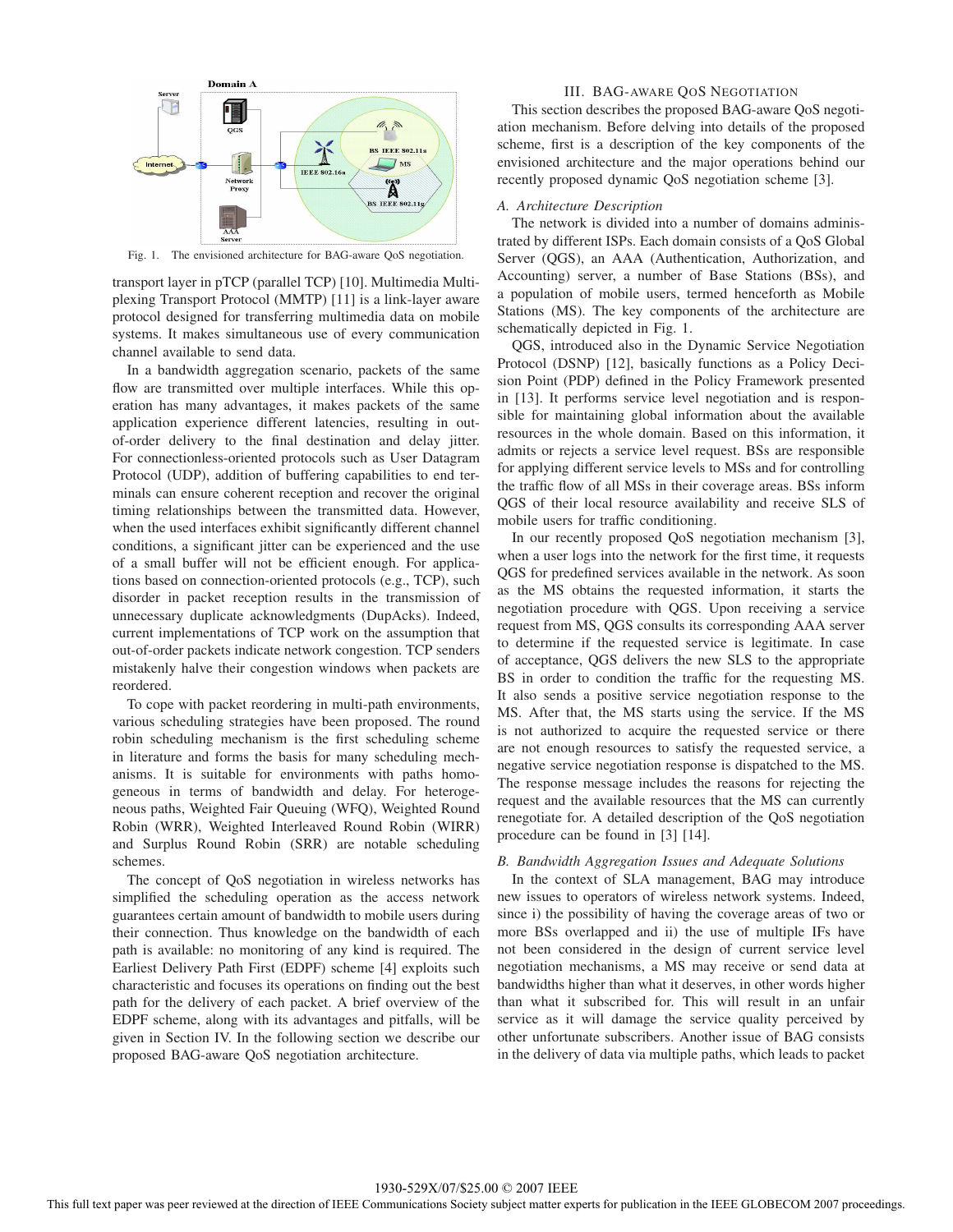

Fig. 2. Ratio of actually used individual bandwidth to that of the agreed SLA for different populations of mobile users.

reordering. In case of video streaming, packet reordering may result in extra delay in playback at the receiver side.

The two above mentioned issues can be resolved by the addition of an effective bandwidth aggregation control mechanism to the SLS negotiation mechanism and the development of an efficient scheduling strategy, respectively. The former should ensure that each MS does not receive or send data at a bandwidth higher than what is indicated in its SLA agreement with the ISP. The latter will be discussed in the next section.

To illustrate the benefits behind the use of a BAG control mechanism, we conduct some simulations using the Network Simulator (NS2). In the conducted simulations, unless otherwise specified all mobile stations are equipped with three interfaces. The three interfaces are assumed to correspond to different wireless technologies supported by the same ISP in a single domain as shown in Fig. 1. The number of MSs is varied from 20 to 200. The bandwidth level indicated in the SLA of each MS varies from 300Kbps to 2Mbps.

Two SLS negotiation approaches are studied. In the first approach, mobile users negotiate their SLSs with the network through their interfaces. The network verifies only if the requested bandwidth in single SLSs requests do not exceed the contracted one in SLA. This approach is henceforth referred to as Uncontrolled BAG method. In the second approach (dubbed as Controlled BAG), the network ensures that the total bandwidth assigned to a mobile station, via its available interfaces, does not exceed that of the agreed SLA.

Fig. 2 shows the ratio of the individual bandwidth actually used by each mobile station to that of its agreed SLA. The figure considers the case of three populations of mobile users. The figure shows that when BAG is not controlled, some mobile stations get up to three times their agreed bandwidth depriving others from having access to the bandwidth they subscribed for. This intuitively results in an unfair service, a fact that is illustrated in the variation of the bandwidth ratio from 0% to 300%. When the BAG control mechanism is in use, each MS receives a bandwidth in the range of 0% to 100% of its SLA. In case of 160 MSs, all mobile nodes are provided with bandwidths equal to that of their SLA. This demonstrates that the BAG control mechanism makes efficient use of the aggregate bandwidth of the three simulated bases stations. In the absence of such BAG control mechanism, the



Fig. 3. Blocking probability for a different number of mobile stations.

system ends up by allocating 300% of SLA to few MSs, 200% of SLA to others MSs and 0% to many MSs. This obviously puts both the scalability and fairness of the system in question. When the network is visited by a high number of mobile nodes (180 and 200 MSs) and the network resources become scarce, the BAG control mechanism rejects requests of some mobile nodes but its performance remains comparatively much more outstanding than that of the uncontrolled BAG approach.

Fig. 3 plots the blocking probability of MSs for different numbers of mobile stations. Based on the number of wireless technologies in use, two scenarios are considered: Use of two interfaces and use of three interfaces. The goal behind this experiment is to investigate the impact of the number of deployed interfaces on the system scalability. The figure shows that in case of the BAG control mechanism, the system starts blocking requests when the number of mobile stations exceeds 100 and 160 when two and three IFs are used, respectively. In the absence of such BAG control mechanism, the blocking probability gets non-null values earlier, in the presence of few MSs (i.e., 60 MSs when three IFs are used). Based on the above results, it can be concluded that in the absence of a BAG control mechanism, MSs are allocated bandwidths exceeding that of their SLA. This renders the ISP unable to control its own resources. This ultimately results in an unfair service and high blocking probability.

## *C. BAG Control Performing Entity*

Having demonstrated the need for a BAG control mechanism to ensure an efficient QoS negotiation system, our next step is to determine the best entity that should be performing such BAG control operation. Limiting our studies to the case where BAG is allowed among only BSs belonging to the same domain, the BAG control mechanism can be carried out at the QGS of the domain in which a MS is currently residing. If the visited domain is different than the home domain, the QGS of the visited domain will request the QGS of the home domain for the SLA of the MS. This operation is performed only once, precisely upon the entrance of the MS to the visited domain, and shall cause no signaling overhead to the system.

## IV. SCHEDULING STRATEGY

As mentioned previously, BAG results in an additional delay at the receiver side due to the packet reordering issue. Consequently, some of the packets of the real-time video applications experience delays higher than their timers and ultimately get discarded. To cope with this issue, as mentioned earlier, there are several scheduling strategies such as Weighted Round Robin (WRR), Weighted Interleaved Round Robin (WIRR), Surplus Round Robin (SRR) and the most recently developed Earliest Delivery Path First algorithm (EDPF) [4]. EDPF is the most notable scheduling algorithm to deliver packets in order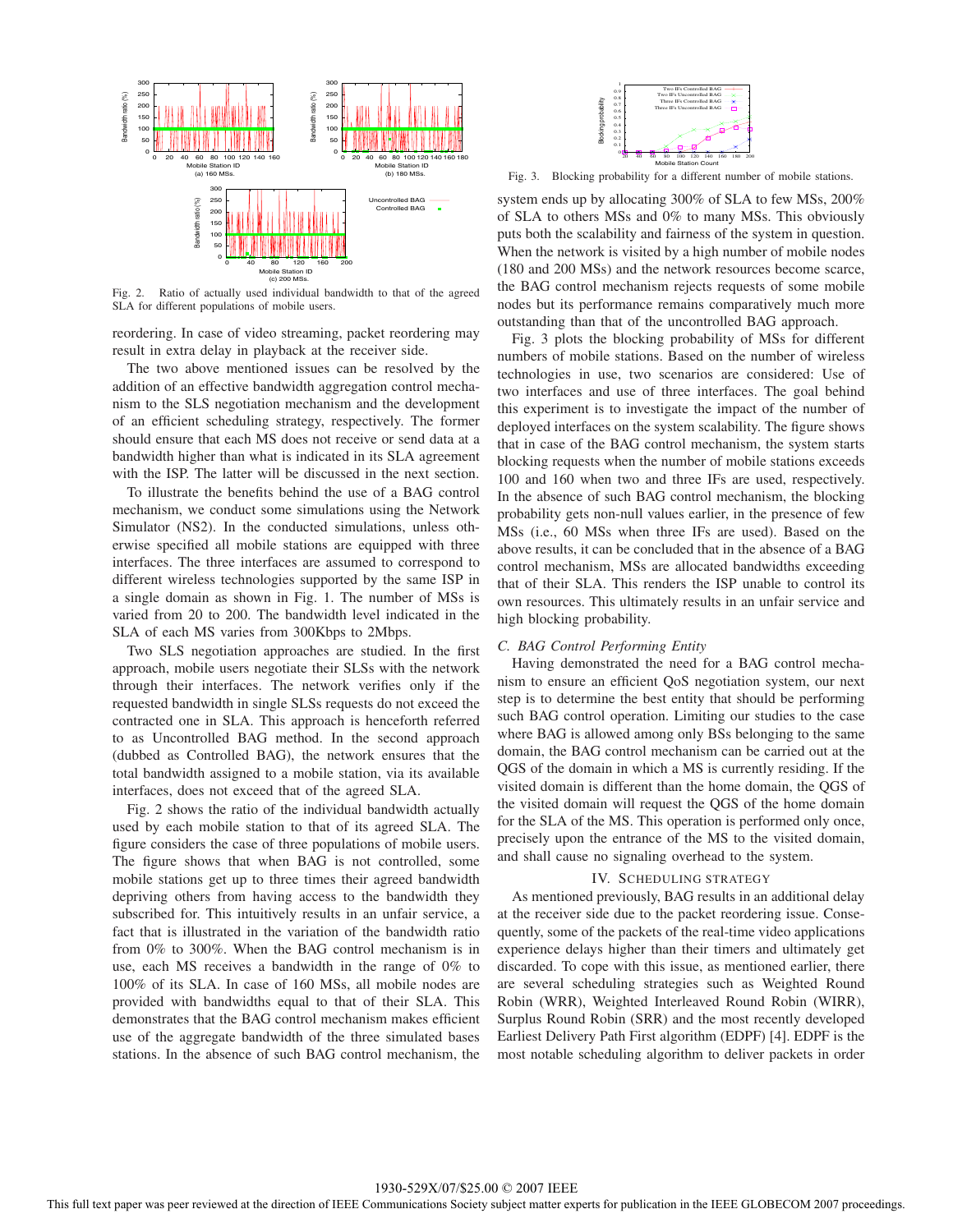through multiple paths, minimizing the packet reordering delay at the receiver. It bases its scheduling on a prior knowledge of the available bandwidth at each interface. The key idea behind EDPF algorithm lies on the estimation of the delivery time of the next packet through each path. Using this estimation, EDPF transmits the packets via the path with the earliest delivery time. The delivery time is estimated as follows:

$$
d_i^{\ l} = MAX(a_i + D_l, A_l) + \frac{L_i}{B_l}
$$
 (1)

where  $d_i^l$ ,  $a_i$ , and  $D_l$  denote the delivery time of packet *i* through path *l*, the time at which packet *i* arrives at the proxy, and the delay from the proxy to the BS along the path *l*, respectively.  $A_l$ ,  $L_i$ , and  $B_l$  denote the time instants when path *l* will be available for next transmission, the size of packet *i*, and the bandwidth of path *l*. Thus, the first component computes the time at which the transmission can begin at the BS on path *l*, and the second component computes the packet transmission time from such a BS.

In the envisioned QoS negotiation system, we consider a time-slotted approach for bandwidth allocation at the BSs. In other words, each MS is allocated a specific period of time to use the wireless channel. At any given time, only one MS is allowed to transmit/receive data through a particular BS. The size of the time-slot allocated to a given MS through a particular BS corresponds to the bandwidth agreed for the MS divided by the total bandwidth of the wireless link. As a result, the time-slot size varies from an MS to another. The BS has knowledge on the specific beginning and ending times of the time-slot for each MS attached to it. Using these two parameters, the network proxy can make an accurate estimate of the delivery time of the next packet for each MS through each available path. Given the fact that the EDPF scheme is a generic protocol in its nature and does not clearly describe how the delivery time of the next packet is computed, as improvements to the original design of EDPF we suggest the use of these two parameters for an accurate computation of the delivery time of the next packet. The enhanced version of EDPF is dubbed Time-Slotted Earliest Delivery Path First (TS-EDPF) and the suggested modifications are described hereunder.

The delay on a path *l* from the proxy to the BS denoted by  $D_l$  in Eq. (1) should include the total sum of queuing delay, transmission time and link propagation delay to the next entity for all entities along the path from the Network Proxy (including itself) to the BS. In this way, we can estimate the packet delivery time more accurately.

We should now ensure that the time, at which the transmission can begin at a BS, is within the slot time assigned to a MS by the BS. Let  $[X_l, Y_l]$  be the time-slot period for the MS through path  $l$ , and  $S_i^l$  be the time at which transmission of packet *i* can begin at the BS on path *l*. Furthermore, let  $Start(S_i^l, l)$  be the function that returns the next valid time at which the transmission can commence at the BS on path *l* based on the time slot  $[X_l, Y_l]$ .

$$
S_i^{\ l} = MAX(a_i + D_l, A_l) \tag{2}
$$

$$
Start(S_i^l, l) = \begin{cases} S_i^l & if \ S_i^l \in [X_l, Y_l] \\ X_l & otherwise \end{cases}
$$
 (3)

where  $X_l$  is the starting time of the subsequent time-slot.

Similarly, we should ensure that the transmission of any packet *i* at the BS is completed within the time interval  $[X_l,$  $Y_l$ ]. Let  $E_i^l$  be the time at which transmission of packet *i* can finish at the BS on path *l*. Let  $Finish(E_i^l, l)$  denote the function that returns the next valid time at which the transmission of the packet *i* can finish at the BS on path *l* based on the time slot  $[X_l, Y_l]$ . Both  $E_i^l$  and  $Finish(E_i^l, l)$ can be expressed as follow:

$$
E_i^{\ l} = Start(MAX[a_i + D_l, A_l], l) + \frac{L_i}{B_l}
$$
 (4)

$$
Finish(E_i^l, l) = \begin{cases} E_i^l & if \ E_i^l \in [X_l, Y_l] \\ X_l + \frac{L_i}{B_l} & otherwise \end{cases}
$$
 (5)

The delivery time of packet *i*, through path *l*, can be then computed as follows:

$$
d_i^{\ l} = Finish(Start[MAX(a_i + D_l, A_l), l] + \frac{L_i}{B_l}, l)
$$
 (6)

This algorithm schedules the packet *i* on path *p* where  
\n
$$
p = \{l : d_i^l < d_i^m, l \leq m \leq N\}
$$
\n(7)

Here  $N$  is the number of interfaces.  $p$  is the path through which packet *i* is delivered at the earliest. Then the value of  $A_p$  is updated to *p*, the time when the BS on link *p* is available for starting the transmission of the next packet.

# V. EXPERIMENTAL EVALUATION

Having described our TS-EDPF scheduling algorithm, we now evaluate its performance and compare it against the performance of other scheduling algorithms such as WRR, WIRR, and the original EDPF.

In our QoS architecture, after each successful bandwidth negotiation between a MS and the network, the network proxy is informed of i) the amount of bandwidth negotiated for the MS, ii) BS from which the MS will receive the service, and iii) the time-slot assigned to the MS. We perform several simulations using Network Simulator (NS2). We consider one MS equipped with three interfaces that correspond to different wireless technologies supported by the same ISP in a single domain as shown in Fig. 1. The MS has an aggregate bandwidth of 640 Kbps. It initiates a video streaming application at this data rate from a video server.

Two scenarios are studied for evaluating the proposed scheduling method, namely Scenario 1 and Scenario 2. The time slots in Scenarios 1 and 2 are set to 1s and 0.1s, respectively.

Table I shows the results for both scenarios. The buffer size reflects the largest number of packets that were queued in the buffer awaiting playback. The reordering delay indicates the delay in playback due to packet reordering. The bandwidth ratio indicates how much bandwidth the endterminal could indeed use out of the negotiated and agreed upon bandwidth. The results of the table demonstrate that the proposed TS-EDPF scheme outperforms the three other